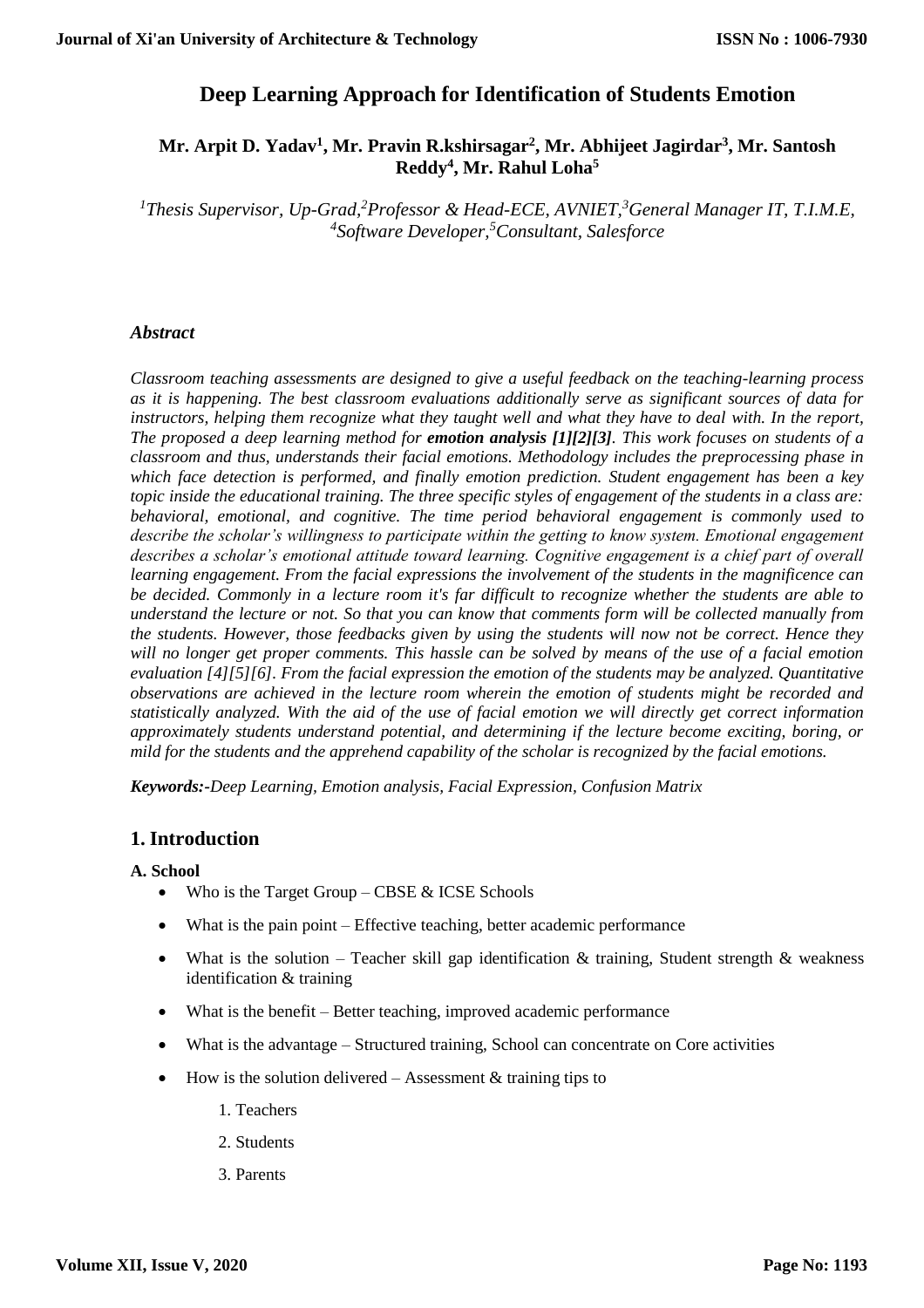Change is the only constant. In line with the change in time, expectations and demands also do change. One of the key ingredients to be successful is, to be able to adapt and meet the changing demands and expectations from time to time.

#### **Current scenario:**

Schools are no longer schools, they are educational institutions. From a simple teaching responsibility, schools are expected to be performing multidimensional activities.

#### **B. Teacher**

What is the solution – Assessment to do Gap analysis, Tips to bridge the gap

What is the benefit – Improved bonding  $&$  Better teaching techniques

How is the solution delivered – A detailed report about student emotion and his performance across the classed will help them to –

- 1. Improved relationship
- 2. Higher results with lesser efforts

**Description:** Behind every Sachin, there is a Ramakant Achrekar. Irrespective of whether your teachers are teachers by choice or by chance, they can be excellent teachers in practice and make an everlasting impact on the lives of the students. To be a beacon lighthouse for your students, is that not important for you to have a healthy emotional bondage?

Enlightment and performance of the student is the paramount motivator for a teacher. As a teacher would it not be interesting to know how did children felt in your class and how & where you can improve to influence them better. How you can transform yourself from teacher to coach and from Coach to mentor.

Now with the path breaking tool developed based on proven psychological principles and tested experiments,

- Every teacher can know about the gaps and
- Ways to bridge to become a world class teacher

Our Student Emotion Detection Project, helps the teacher to understand

- 1) Students potential,
- 2) Preferred teaching style,
- 3) Personality type and
- 4) Emotional intelligence.

This is designed to be a companion for every teacher -

- 1. helping the teacher to know about their strengths,
- 2. areas of improvement, tools, tips, and methods to improve themselves and their teaching

#### **Benefit:**

- This would help them to use their strengths better and work on areas to transform themselves from teacher to coach, and from coach to mentor.
- Would be remembered by their students for a life time.
- It would help the teacher to also become a counselor, guide, coach, and mentor. Our tool helps the teachers to place themselves on where they are on crucial parameters instrumental in developing this bondage and relationship

#### **C. Students**

- What is the pain point Lack of understanding about the strengths, limitations, Lack of empathy  $\&$ care
- $\bullet$  How severe is the pain Severe & long lasting
- What is the solution Brain assessment, Modified teaching
- What is the benefit Happy children, Better learning, Productive personality
- How is the solution delivered By capturing the emotions of students through camera installed in classes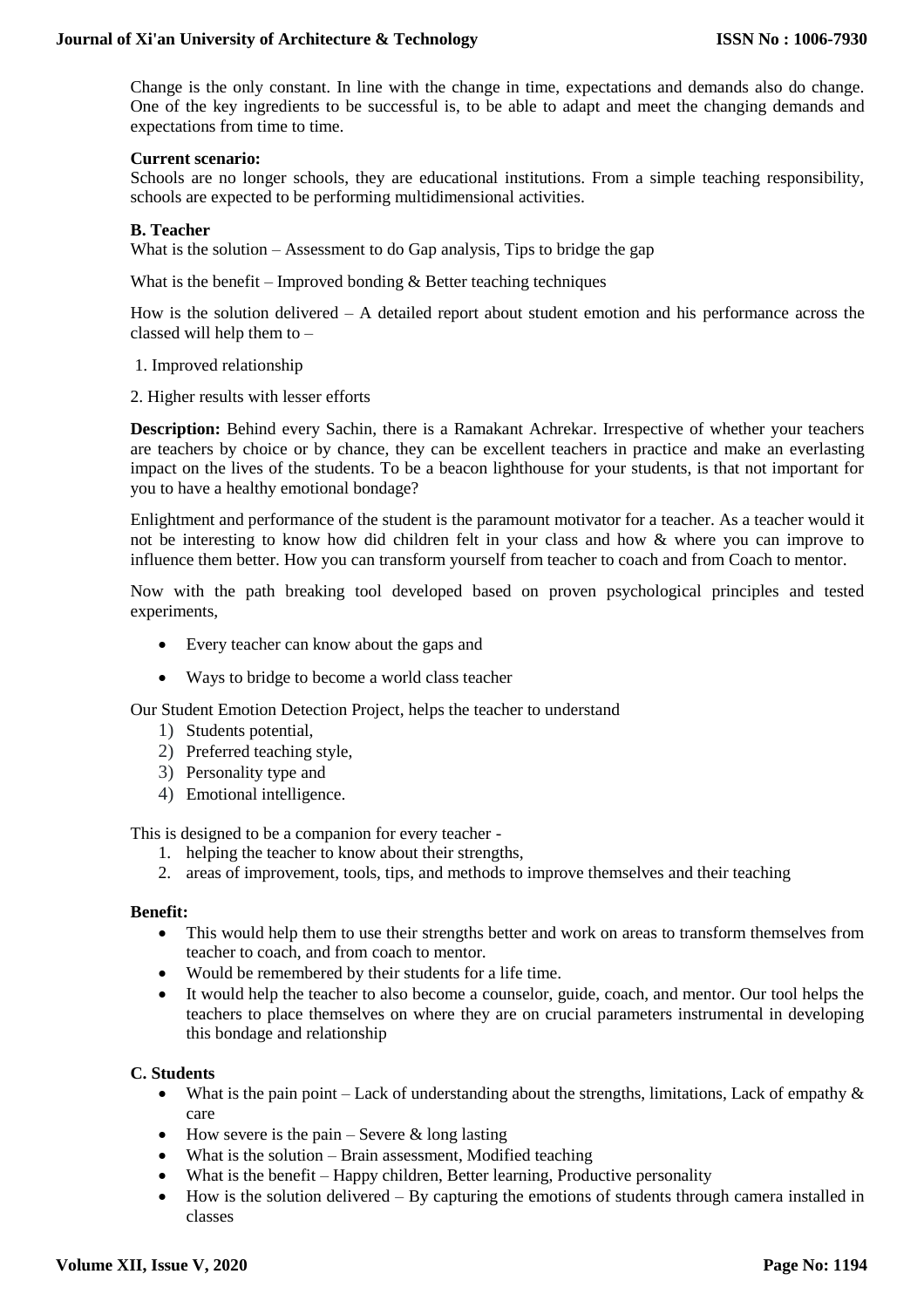#### **Dataset(s)**

- 1. Dataset acquiring from various resources
- 2. Input is video which is sequence of Image

**Face detection model used**: Face detection is done using open-cvs'shaar cascade classfier.

Information about the data: The data consists of 48x48 pixel grayscale images of faces. The faces have been automatically registered so that the face is more or less centered and occupies about the same amount of space in each image. The task is to categorize each face based on the emotion shown in the facial expression in to one of seven categories *(0=Angry, 1=Disgust, 2=Fear, 3=Happy, 4=Sad, 5=Surprise, 6=Neutral)*.

train.csv contains two columns, "emotion" and "pixels". The "emotion" column contains a numeric code ranging from 0 to 6, inclusive, for the emotion that is present in the image. The "pixels" column contains a string surrounded in quotes for each image. The contents of this string a space-separated pixel values in row major order. test.csv contains only the "pixels" column and your task is to predict the emotion column. The training set consists of 28,709 examples. The public test set used for the leader board consists of 3,589 examples.

### **2. Overview of the process**

### **A. Methodology**

Emotion recognition (ER) based on natural facial images/videos has been studied for some years and considered a comparatively hot topic in the field of affective computing. However, it remains a challenge to perform ER in the wild, given the noises generated from head pose, face deformation, and illumination variation. To address this challenge, motivated by recent progress in Convolutional Neural Network (CNN), This research developed a novel deeply supervised CNN (DSN) architecture[11][12][13][14], taking the multi-level and multi-scale features extracted from different convolutional layers to provide a more advanced representation of ER. By embedding a series of side-output layers, our DSN model provides class-wise supervision and integrates predictions from multiple layers. PCA is used for dimensionality reduction in input data while retaining those characteristics of the data set that contribute most to its variance[7][8][9][10], by keeping lower-order principal components and ignoring higher-order ones. Figure 1. gives the basic idea of the process.



**Fig 1.Block diagram of the process**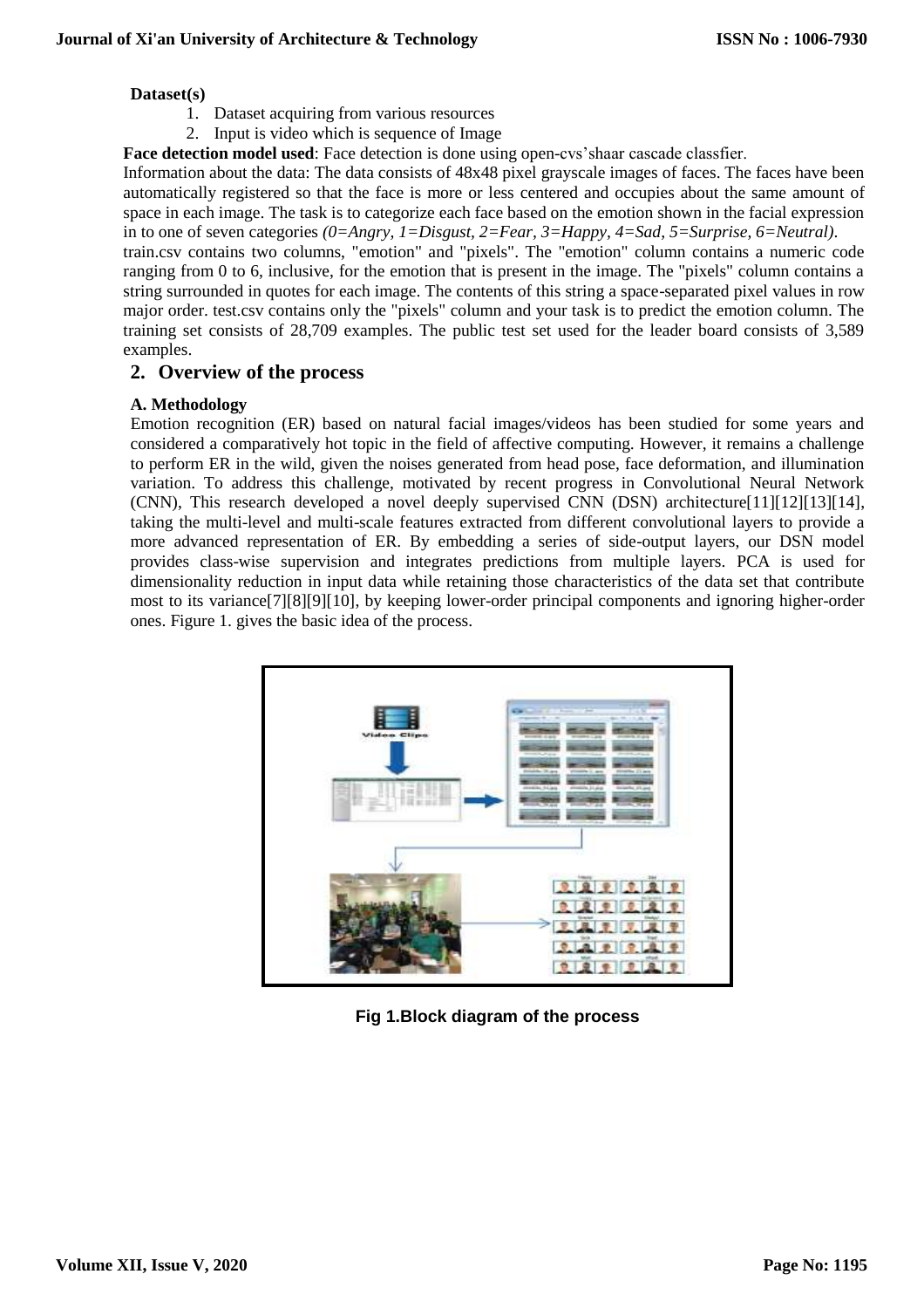### **B.System Architecture**:

The system architecture consists of Video Capturing, face detection, frame filtering, and emotion classification. Input is in video format and the output will be emotion detection. Final output displays the count of active and non active students in the classroom.

### **C .Step-by-step walk through of the solution**

Emotions of a student during the classroom engagement play a vital role in any learning environment whether it's in classrooms or in e-learning [15][16][17][18]. We use excite, disturb and moving pattern of eyes and head to infer meaningful information to understand mood of the student while engaged in classroom environment. Emotion detection methods have been in focus of the researchers across various disciples to understand the user involvement, effectiveness and usefulness of the system implemented or to be implemented. Our focus is on understanding and interpolating the emotional state of the learner during a learning engagement. Evaluating the emotion of a learner can progressively help in enhancing learning experience and update the learning contents. This research proposed a system that can identify and monitor emotions of the student in classroom environment and provide a real-time feedback mechanism to enhance the classroom learning aids for a better content delivery. Detection of eyes, head movement can help us understand learner concentration level [19][20]. Since our metric are captured from eyes and head movement we eliminate the need of any device usage that requires physical contact to the subject understudy. The proposed system helps to identify emotions and classify learner involvement and interest in the topic which are plotted as feedback to the instructor to improve learner experience.

# **3. Problem Statement**

Student engagement has been a key topic inside the educational training. The three specific styles of engagement of the students in a class are: behavioural, emotional, and cognitive. The objective of the project is to capture the emotions of students through the cameras installed in class and provide the reports to respective domain to evaluate the gaps and come up with productive measure that will give improved results for domains given below.

- 1) School
- 2) Teachers
- 3) Students

Students, when fully attentive, do quite well in learning the subjects line markings under most driving conditions. Computers are not inherently good at doing the same. However, humans have a disadvantage of not always being attentive, while a computer is. As such, if we can train a computer to get as good as a human at detecting emotions, since it is already significantly better at paying attention full-time, the computer can take over this job from the human. From the computer's perspective, the problem is around detecting an emotion and generating a report for each student.For the purposes of this work we will work with an Emotion Model which states that there are six basic tentative emotions:

- Anger
- Disgust
- Fear
- Sadness
- Happiness
- Surprise

# **4. Objectives Identification**

The main objective in this is to **IDENTIFICATION OF STUDENT EMOTION**.

- Can the school get a helping hand, professional help to perform non-core activities while the school continues to focus on core teaching activities?
- Can the school provide inclusive education where computer with our model also can play an active role?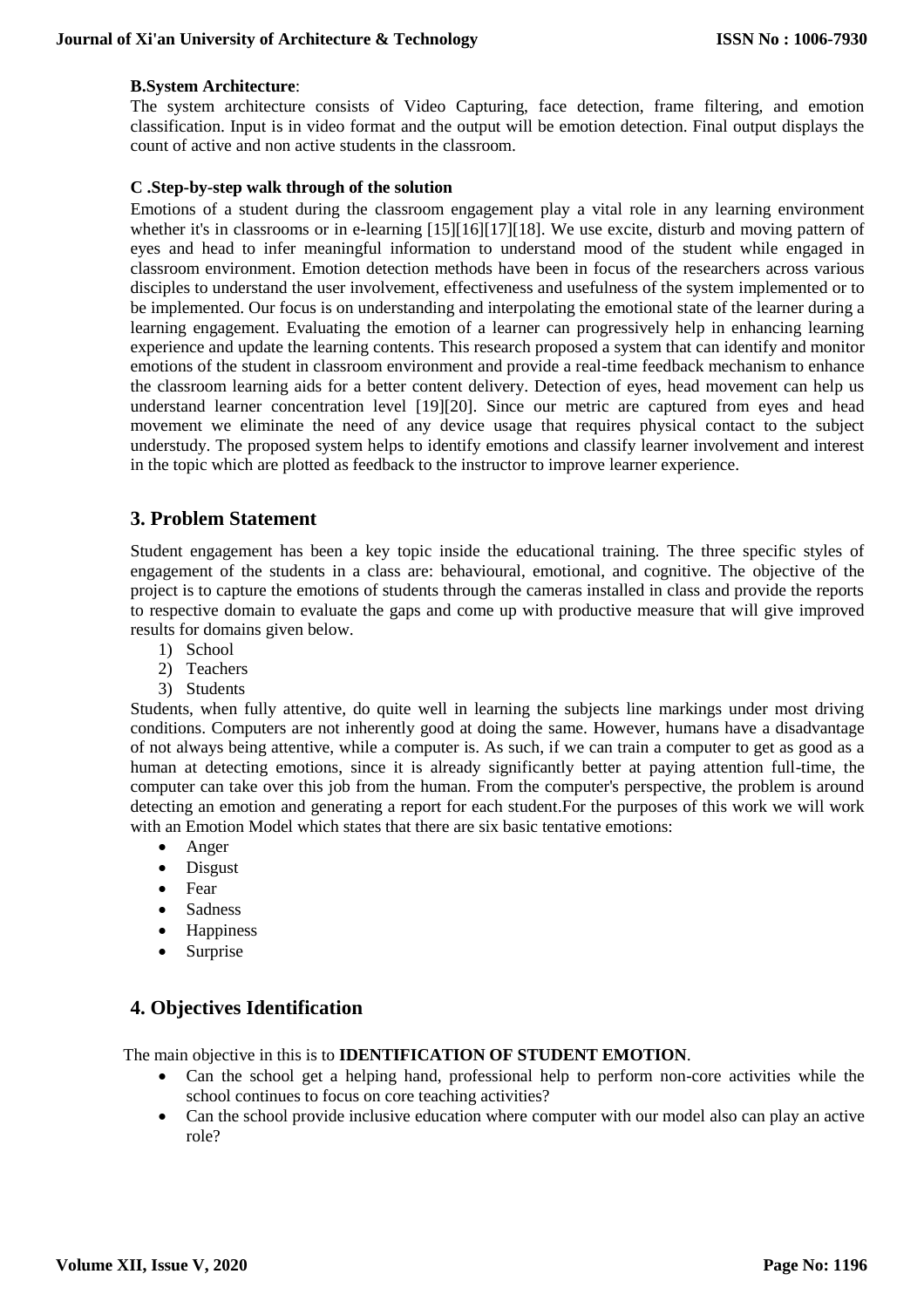# **5. Model evaluation**

### **A. Info on Model:**

Commonly used CNNs for feature extraction include a set of fully connected layers at the end. Fully connected layers tend to contain most of the parameters in a CNN. Specifically, VGG16 contains approximately 90% of all its parameters in their last fully connected layers. Recent architectures such as Inception V3, reduced the amount of parameters in their last layers by including a Global Average Pooling operation. Global Average Pooling reduces each feature map into a scalar value by taking the average over all elements in the feature map. The average operation forces the network to extract global features from the input image. Modern CNN architectures such as Xception leverage from the combination of two of the most successful experimental assumptions in CNNs: the use of residual modules and depth-wise separable convolutions. Depth-wise separable convolutions reduce further the amount of parameters by separating the processes of feature extraction and combination within a convolutional layer.Here the evaluation criteria are illustrated in two-class cases. The TP, FN, TN, FP are defined in Table 1.

### **Table 1. Evaluation criteria of two-classes cases**

|                        | <b>Predicted Positive</b> | <b>Predicted Negative</b> |
|------------------------|---------------------------|---------------------------|
| <b>Actual Positive</b> | TP (True Positive)        | FN (False Negative)       |
| <b>Actual Negative</b> | FP (False Positive)       | TN (True Negative)        |

Then for the precision and recall of first class, we have:

$$
P = TP/TP + FP
$$

$$
R = TP/TP + FN
$$

For emotional facial classification problem, the evaluation criterion of AU occurrence is the F1-measure, which is the combination of recall and precision. For an AU with precision P and recall R, it is calculated as:

### $F1 = 2PR / P + R$

The main objective of the project is to understand the mood of a student in the classroom. The first step of collection of data involves capturing the video of the students in a classroom. As part of this task we have tried capturing videos from various classrooms, but there were a lot of technical issues faced like position of the video, no proper clarity of faces, not all faces being captured etc. To overcome this issue we decided to take predefined datasets for training and we started exploring various papers published that are related to our project. The Work are still in the process of finding the right dataset suitable for our requirements and will be ready with the right dataset.

# **6.Comparison to benchmark**

- We initially thought of a program that will capture the emotions from surveillance camera with any fixed angle. However, when we tried to extract the emotions from such camera, the model was unable to execute the results efficiently.
- The improvement that we had to adopt was to record a video with one fixed angle of students with a duration of 30 mins, using a Mobile and Handy camera. With this fixed angle we had to record videos of students of different classes.
- Sourcing relevant data for our model was a difficult task. We had to take permission from a school and record video of live students while the class was going on. This video was used to train and test our model.
- This research achieved to capture the emotions of multiple students in class with our model, by tagging a unique ID to each student and capturing the emotions and making a note of emotions over a period of time.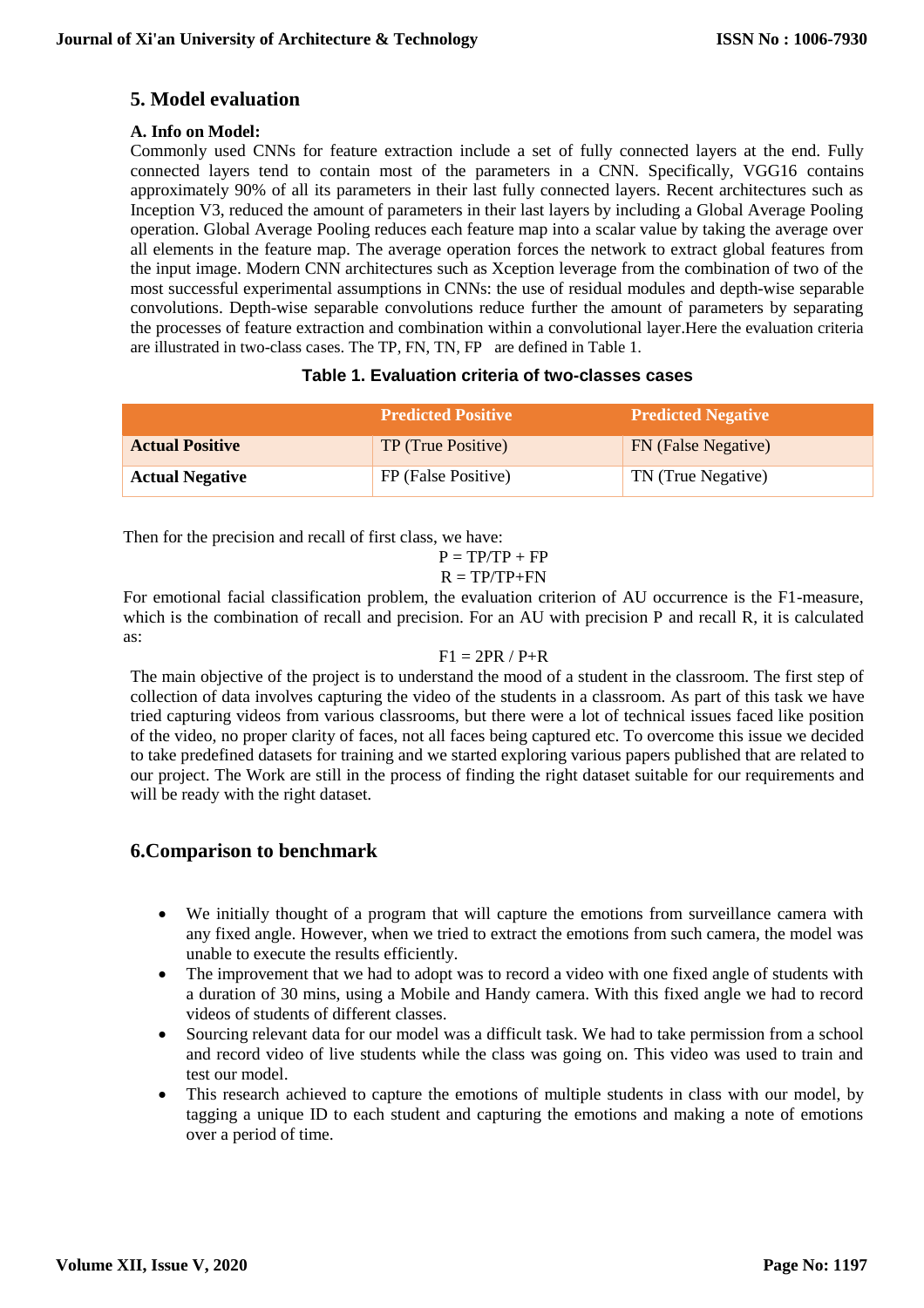# **7. Visualization(s)**

Data visualization is the representation of data or information in a graph, chart, or other visual format. It communicates relationships of the data with images. This is important because it allows trends and patterns to be more easily seen. That fact showcases the importance of data visualization.

Data visualization is the graphic representation of data. It involves producing images that communicate relationships among the represented data to viewers of the images. This communication is achieved through the use of a systematic mapping between graphic marks and data values in the creation of the visualization

Data visualization refers to the techniques used to communicate data or information by encoding it as visual objects (e.g., points, lines or bars) contained in graphics. The goal is to communicate information clearly and efficiently to users. It is one of the steps in data analysis or data science.

### **Below is the visualization indicating the different emotion of a video that was used to train our model. The output of same is captured as image, showing the different emotion outcome with percentage.**



**Fig. 2. Video output with captured emotion**

The results of emotions captured from the video is generated in the format of reports. The sample report format, subject wise, linked to emotions is displayed below.

| <b>Name</b> | <b>Anger</b> | <b>Disgust</b> | Fear | <b>Sadness</b> | <b>Happy</b> | <b>Surprise</b> |
|-------------|--------------|----------------|------|----------------|--------------|-----------------|
| Student 1   | 15%          | 5%             | 10%  | 10%            | 60%          | $0\%$           |
| Student 2   | 15%          | $0\%$          | 20%  | 10%            | 50%          | 5%              |
| Student 3   | 5%           | 10%            | 15%  | 20%            | 50%          | $0\%$           |
| Student 4   | 15%          | $0\%$          | 15%  | 5%             | 55%          | 10%             |
| Student 5   | 20%          | $0\%$          | 5%   | 15%            | 50%          | 10%             |
| Student 6   | 10%          | 5%             | 10%  | 15%            | 55%          | 5%              |
| Student 7   | 15%          | 5%             | 10%  | 10%            | 60%          | 0%              |

### **Table 2. Mathematics students emotion report of 7 captured students**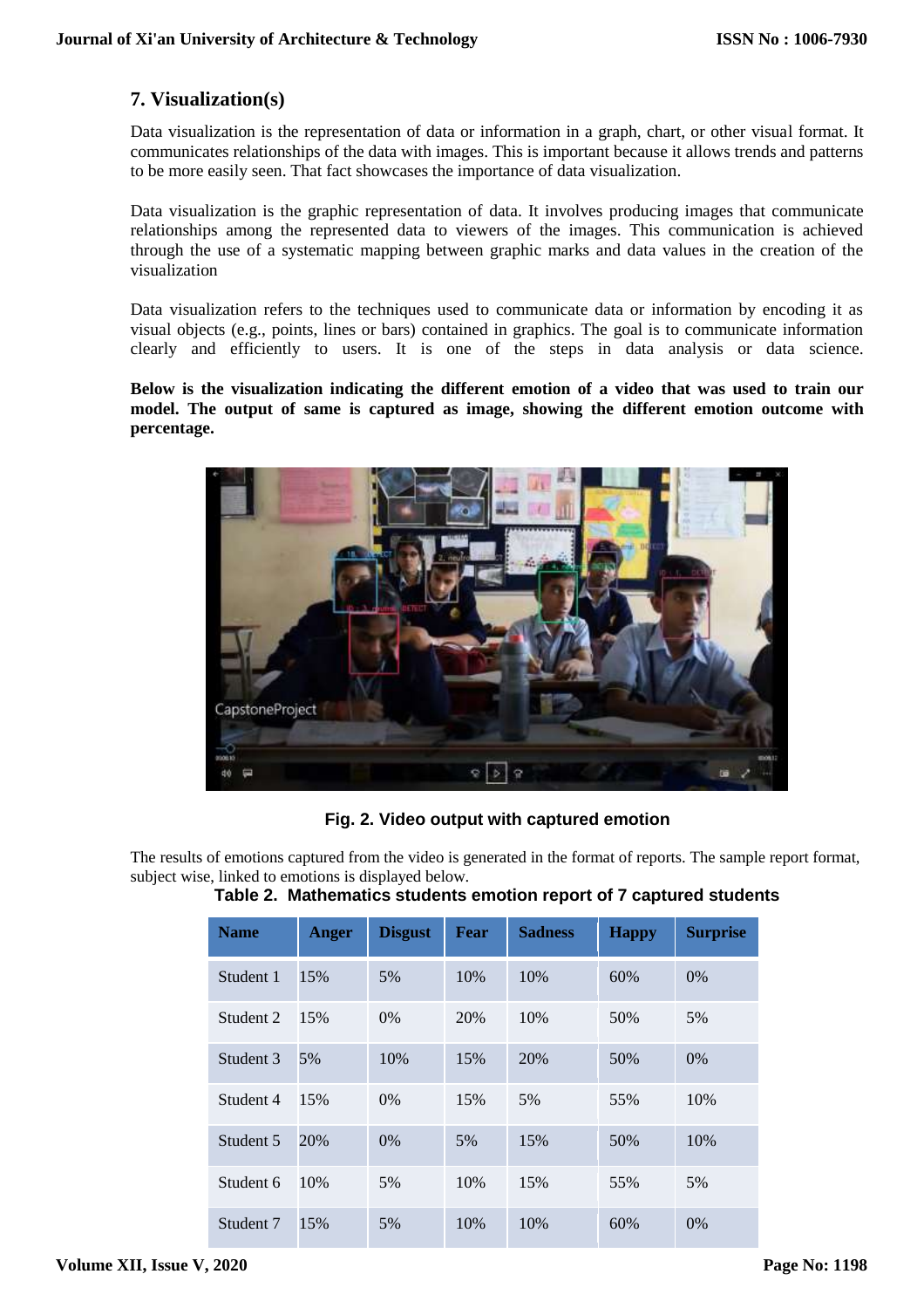| <b>Name</b> | <b>Anger</b> | <b>Disgust</b> | Fear | <b>Sadness</b> | <b>Happy</b> | <b>Surprise</b> |
|-------------|--------------|----------------|------|----------------|--------------|-----------------|
| Student 1   | 15%          | 5%             | 10%  | 10%            | 60%          | 0%              |
| Student 2   | 15%          | 0%             | 20%  | 10%            | 50%          | 5%              |
| Student 3   | 5%           | 10%            | 15%  | 20%            | 50%          | 0%              |
| Student 4   | 15%          | 0%             | 15%  | 5%             | 55%          | 10%             |
| Student 5   | 20%          | 0%             | 5%   | 15%            | 50%          | 10%             |
| Student 6   | 10%          | 5%             | 10%  | 15%            | 55%          | 5%              |
| Student 7   | 15%          | 5%             | 10%  | 10%            | 60%          | 0%              |

**Table 3. Science students emotion report of 7 captured students**

Chart Title



**Fig.3. Comparative bar chart of students emotion**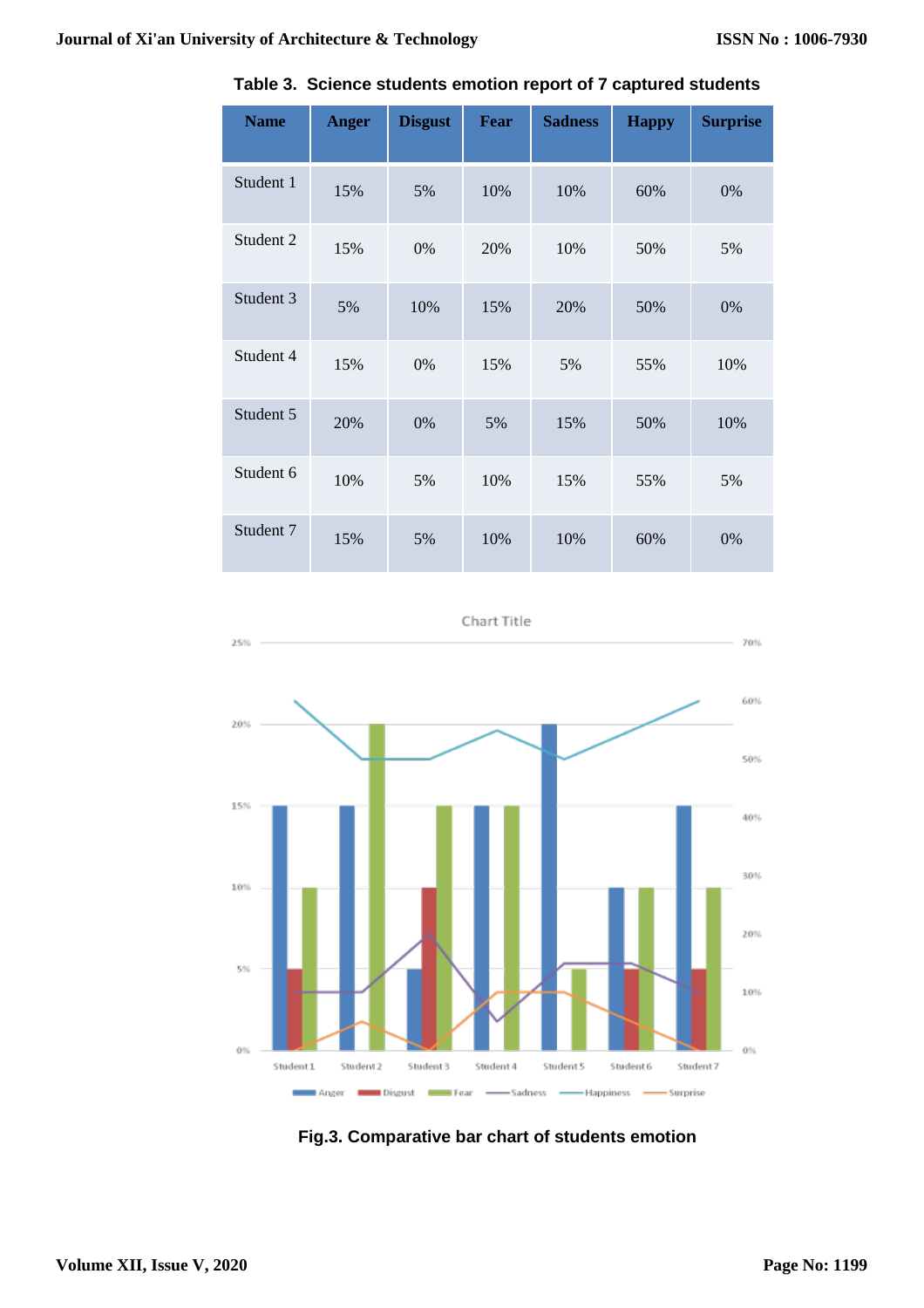

**Fig. 4. Happy emotion outcome of captured image**



**Fig. 5. Happy emotion outcome of captured image**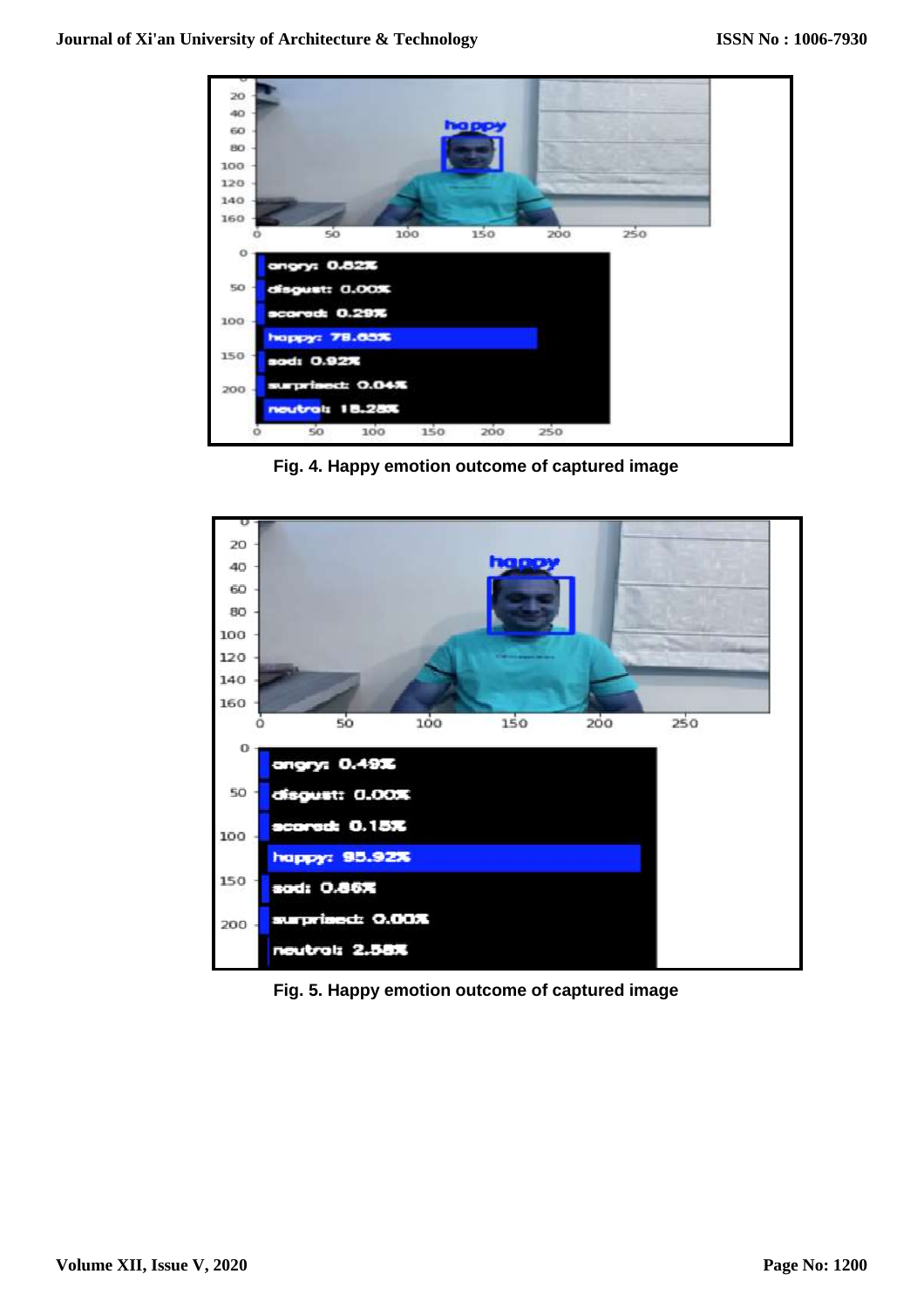

**Fig. 6. Neutral emotion outcome of captured image**

## **8. Limitations**

Deploying a facial recognition project can be a challenging task.

- 1. Ensuring **high accuracy with minimizing complexity** can be challenging. Neural Network method has good accuracy in prediction, but its computation complexity is very high.
- **2.** The artificial neural network of multiple hidden layers possesses excellent ability of the feature learning, and the features that have been learned are better at capturing the nature of the data, thereby facilitating visualization or classification. Layer wise training is used in this research to avoid difficulties of training the network [25][26][9][4].

### **The major challenges were:**

- 1) To find the relevant quality data to test model
- 2) To capture the emotions for any type of video with any angle
- 3) The quality of the video was expected to be HD format
- 4) The challenge was to capture the emotions of students not facing the camera

# **9. Closing Reflections**

Research had to spend good amount of time for identifying the business goal and excavating a road map in achieving same. Things like,

- Data collection,
- Data analysis,
- Data preparation,
- EDA of data,
- Modelling of data,
- Evaluation of data,
- Final deployment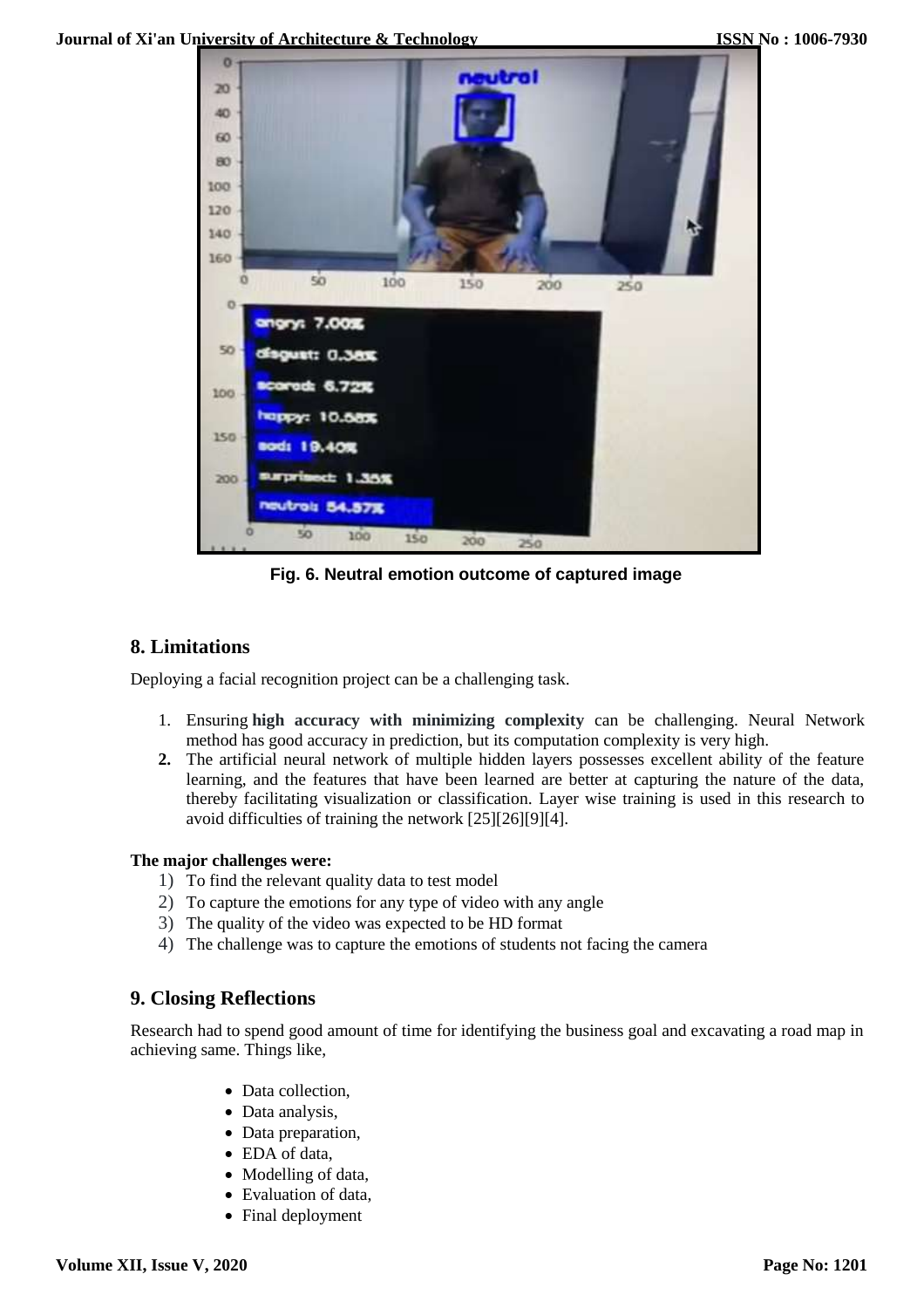It was learnt during the course of development that the major time was spent of gathering and preparing the data. This work have learnt from our mistakes and from next time, and will try to optimize our outcome by better planning in the direction of identifying business goal and laying a proper road in achieving it as a team.

## **10. Conclusion**

This research will help School Management with a dashboard to view following details:

- Teacher wise analysis
- Standard wise / Subject wise analysis
- Mapping teacher to Students & Parents
- Profile based analysis
- Peer to Peer analysis
- Progress analysis
- Mapping of Standard / subject to profile and needs analysis

### **References**

- [1] Dr.Sudhir Akojwar, Pravin Kshirsagar, "A Novel Probabilistic-PSO Based Learning Algorithm for Optimization of Neural Networks for Benchmark Problems", WSEAS International conference on Neural Network-2016, Rome, Italy (Published in **WSEAS** Electronic Transaction).
- [2] Dr. Sudhir Akojwar, Pravin Kshirsagar, "Performance Evolution of Optimization Techniques for Mathematical Benchmark Functions", WSEAS International conference on Neural Network-2016, Rome ,Italy(Published in International Journal of Computer)
- [3] Pravin Kshirsagar, Dr. Sudhir Akojwar, "A hybridized neural network and optimization algorithms for prediction & classification of neurological disorders", Int. Journal of Biomedical Engineering and Technology, Vol. 28, No. 4, 2018.
- [4] Pravin Kshirsagar, Dr. Sudhir Akojwar, "Hybrid Heuristic Optimization for Benchmark Datasets", International Journal of Computer Application, Volume 146-No, 7, July 2016
- [5] Pravin Kshirsagar, Dr. Sudhir Akojwar, "Classification Human Motion using EEG Signals" ,International Journal of Computer Application, Volume 146-No, 7, July 2016
- [6] Pravin Kshirsagar, Dr. Sudhir Akojwar, "Classification & Detection of Neurological Disorders using ICA & AR as Feature Extractor", International Journal Series in Engineering Science (**IJSES**), Volume 1, Issue 1, 2015.
- [7] Pravin Kshirsagar, Dr. Sudhir Akojwar, "Novel Approach for Classification and Prediction of Non Linear Chaotic Databases", International IEEE Conference on Electrical, Electronics, and Optimization Techniques (ICEEOT) – 2016.
- [8] Pravin Kshirsagar, Dr. Sudhir Akojwar, "Prediction of Neurological Disorders using PSO with GRNN", IEEE SCOPES International Conference,2016
- [9] Pravin Kshirsagar, Dr. Sudhir Akojwar, "Classification and Prediction of Epilepsy using FFBPNN with PSO", IEEE International Conference on Communication Networks, 2015
- [10] Pravin Kshirsagar, Dr. Sudhir Akojwar, "Chaotic Time Series Prediction using correlation Dimension and Adaptive Neuro- Fuzzy Inference System International Journal of Engineering Research and General Science Volume 3, Issue 5, September- October, 2015, ISSN 2091-2730.
- [11] Pravin Kshirsagar, Dr. Sudhir Akojwar, "Hybrid Model for Classification and Detection of Neurological Disorders", International Journal of Advanced Research in Computer and Communication Engineering Vol. 4, Issue 7, July 2015.
- [12] Pravin Kshirsagar, Dr. Sudhir Akojwar, "Detection of Neurological Disorders Using Soft Computing Technique", International Journal of Advanced Research in Electronics and Communication Engineering (IJARECE) Volume 4, Issue 7, July 2015
- [13] Dr. Sudhir Akojwar, Pravin Kshirsagar, Vijetalaxmi Pai "Feature Extraction of EEG Signals using Wavelet and Principal Component analysis", National Conference on Research Trends In Electronics, Computer Science & Information Technology and Doctoral Research Meet, Feb 21st & 22nd ,2014
- [14] Pravin Kshirsagar, Nagaraj Balakrishnan & Arpit Deepak Yadav (2020) Modelling of optimised neural network for classification and prediction of benchmark datasets, Computer Methods in Biomechanics and Biomedical Engineering: Imaging & Visualization, DOI[: 10.1080/21681163.2019.1711457](https://doi.org/10.1080/21681163.2019.1711457)